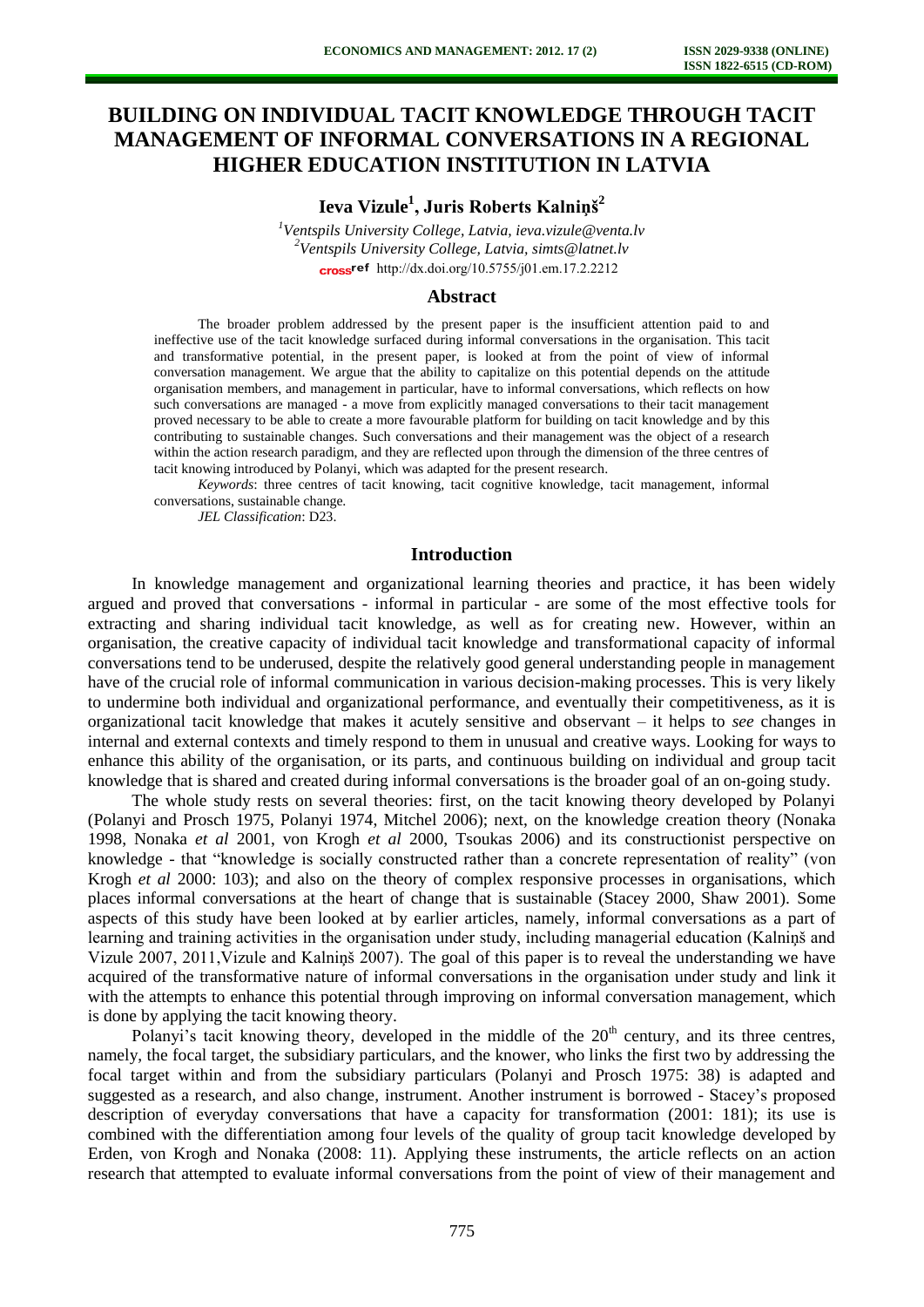sought to justify the move from initially explicitly managed conversations to their *tacit management*, by which we mean management that is indirect, tentative and intuitive, more about observing and listening than speaking. We see its main task in providing maximum favourable conditions, and more importantly – removal of obstacles, for the release and capture of tacit knowledge.

The research field is a 15-year old and relatively small regional higher education institution (about 850 students and 70 academic staff members). Selection of the sample – people engaged in conversations - was task-dependent in each action research cycle: initially, that was a maximum variation sample, which would typically range between 20 and 35, with the aim to gradually reach the widely dispersed tacit knowledge in the organizational knowledge system by engaging all basic groups of the population – representatives of the academic and administrative staff, students, all with different backgrounds, then graduates and local community members - businesses and municipality. But it should be noted that the nature of the research dictated a voluntary participation and hence the sample was also relatively changeable. As for the tacitly managed conversations, the sample is homogeneous – academic staff of one department, a focus group of 10 - 15 people, the researcher among them.

Being an insider (including temporary middle-management positions) in the research field made it possible to implement these series of conversation-based activities in the form of action research cycles, in each successive one making an attempt to introduce a novel aspect. Data gathering methods include open observation and notes on its results, written feedbacks after each conversation-based activity from its participants, audio recordings (of some conversations), note-taking during and after informal conversations, and a survey of the focus group. Content analysis was applied for data processing with a particular emphasis on the lexical units revealing tacit cognitive knowledge of individuals, i.e., their values, commitment, attitudes, understanding, ontological assumptions, and beliefs concerning the informal conversations they participated in and their management, their contribution to a possible positive change, either individual, departmental, or organizational.

The findings show that management of informal conversations is a precondition for the organisation to be able to capitalise on the tacit knowledge possessed by its individuals. They also show that explicit management of informal conversations can ensure sufficient engagement of different internal and external stakeholders in conversations, and that it is conducive to tacit knowledge sharing, also creating new. But they also suggest a need for a less visible approach to managing informal conversations, which is necessary to be able to create more favourable conditions for, first, unlashing the tacit potential hidden in the organizational community and, second, building on it on a more regular and continuous basis. Because this tacit and transformational potential of informal conversations in organisations tends to be underused due to their inappropriate management or its absence, organisations may choose to apply tacit knowing theory and its three centres as an instrument for reflecting on and questioning the existing managerial practices aimed at raising the ability to both identify conversations that possess this transformational capacity and then capitalise on it.

The next chapter unfolds how three centres of the theory of tacit knowing were adapted for the research purposes. Then the following one substantiates the approach used in the research to identify conversations that can lead to positive and continuous changes and links it with the quality of group tacit knowledge. The final chapter reflects on some action research cycles and discusses the research findings.

## **Polanyi's three centres of tacit knowing as a research instrument**

The life of an organisation in a competitive environment depends on how effectively we are able to build on and create new knowledge that is hard to imitate, which explicit knowledge is not – it can be copied, reproduced, patented, or easily imitated in any other way (Ichijo 2007: 127). The will to *do* it 'dwells' in the cognitive dimension of tacit knowledge. This way tacit cognitive - seemingly insignificant, probably because of its very intangible nature – dimension of the knowledge structure is both a source and a means for huge creative and driving power in the organisation; moreover, it chooses the direction and field of operation: whether at the lower level, as Polanyi puts it – that "of power and profit, [or at] a higher level of moral obligation (..); when one is operating at the moral level, [he/she] is "carried away" by it (Polanyi & Prosch 1975: 208). In other words, the quality of any act of behaviour depends on the quality of tacit knowledge residing in both technical and cognitive dimension, particularly the latter.

Ability to tell or measure the quality of this knowledge is doubtful because of its relative and intangible character. At the same time it reflects itself in the focal target, one of the three centres of tacit knowing. For example, if a longer lexical utterance  $-$  a sentence  $-$  is the focal target, then what semantic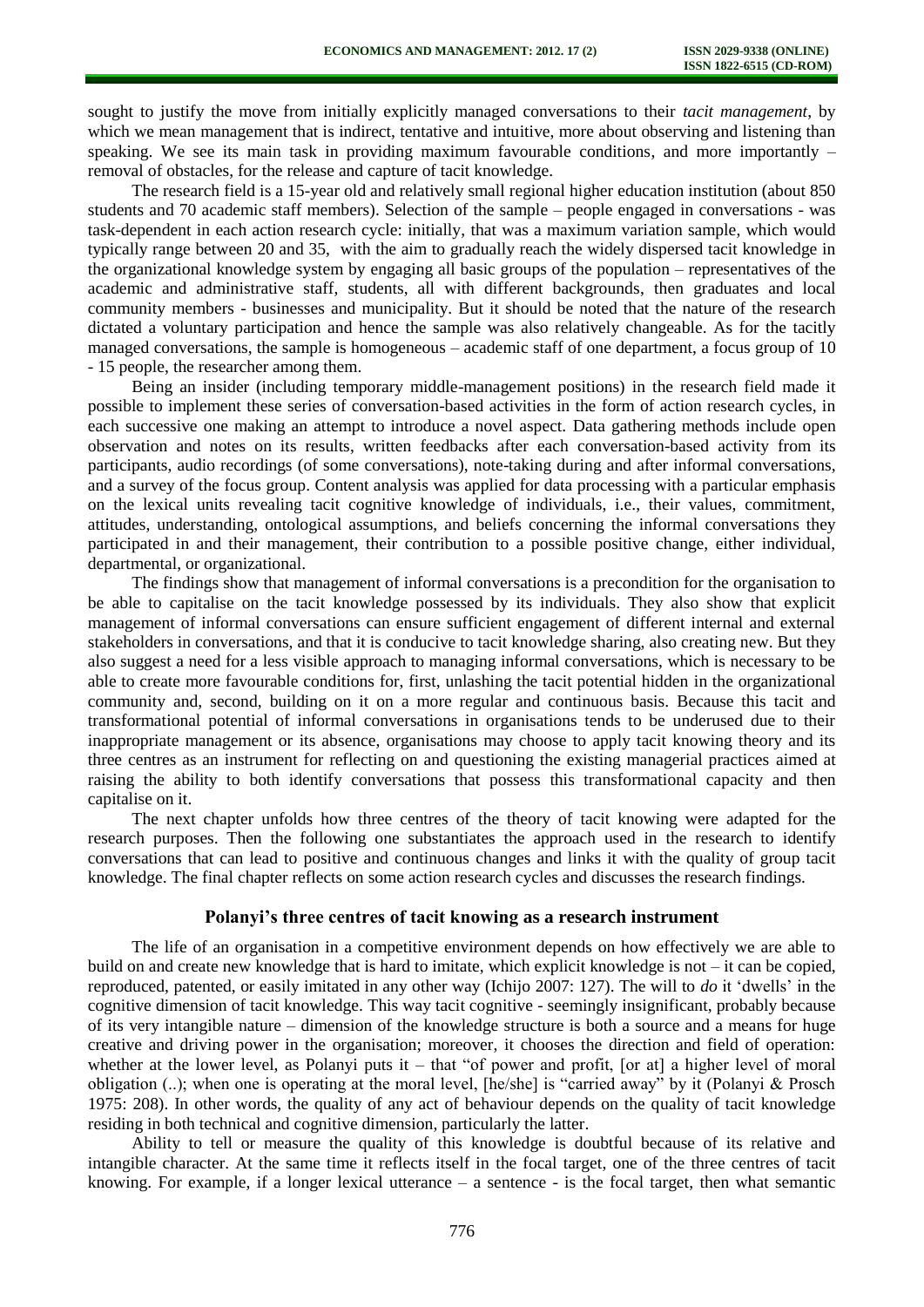meaning that utterance conveys comes from or is affected by the knower or the speaker, as well as by the subsidiary particulars. Polanyi suggests these three centres of tacit knowing can be placed in the three corners of a triangle (op.cit.: 38), by this, at least visually, allocating equal importance to each of them. We propose a different depiction of this triad (see Figure 1), with the focal target forming the visible top of the iceberg; the subsidiary particulars - the very basis deep under the water; and the knower – the middle part, since he is the one who links the first two. Besides, we also differentiate between the subsidiaries relating to broader contexts, and those of the knower. The subsidiary particulars of the knower stand for his tacit knowledge, both technical and cognitive. Broader subsidiaries seep into the individual ones and can be either recognised or ignored by the knower, subconsciously – at the tacit level. Another triangle could be drawn with the listener as the knower in the middle; the focal target then would be comprehension, the quality of which depends on the knower's tacit knowledge, and on the subsidiary particulars of his broader context.





We apply this triad to reflect on the conversation management and look at it as the knower's ability to see the need for a shift of the focal target to one of the subsidiaries, either that of the knower or that of a broader context, as a way to improve on the quality of conversation management. Polanyi argues that such a shift can 'dissolve' the triad (ibid), but at the same time it creates a new one – the identified problem or shortcoming is being addressed and becomes the new focal target until it is improved and internalised. Failure to do this may lead to repetition of poor practices, including managerial, or to certain stagnation. This situation can be prevented by an occasional removal of emphasis from the focal target – the task to be completed – to its subsidiaries, i.e., how this task is done, what assumptions and understanding underpin these practices, whether they are in line with the changes in the broader contexts, etc. We see such continuous questioning of the quality of the subsidiary particulars at the basis of individual or group evolvement that is sustainable and would not necessarily require use of power management tools. Such questioning can be individual, but more effective in informal conversations. However, not all informal conversations have a potential to initiate such a change.

## **How to identify informal conversations that trigger change**

Informal conversations – in the present paper are understood as the opposite to the standard formal and structured meetings and conversations run from the power position, frequently in a reserved, possibly even aggressive manner. We are looking at a conversation as a *ba*, a Japanese concept with the original meaning 'a place' but later developed to imply broader "conditions required for knowledge creation" (von Krogh et al 2000: 49), and hence also a platform for a continuous and deep change. It is important to understand that such a change cannot be imposed by managers from above. At the same time, reversing the flow of information has proved to initiate such changes: "Research tells us that people are more likely to change when (..) [they] are not talked at, but when they themselves have a chance to talk" (Farson 1997:62).

Some may argue that traditional meetings and conversations provide ample opportunities for talking, and they probably are right if the goal is just to deliver some data or messages, or voice some attitudes, concerns, ideas. However, the view of organisation as a living body (not a machine) sees the organisation as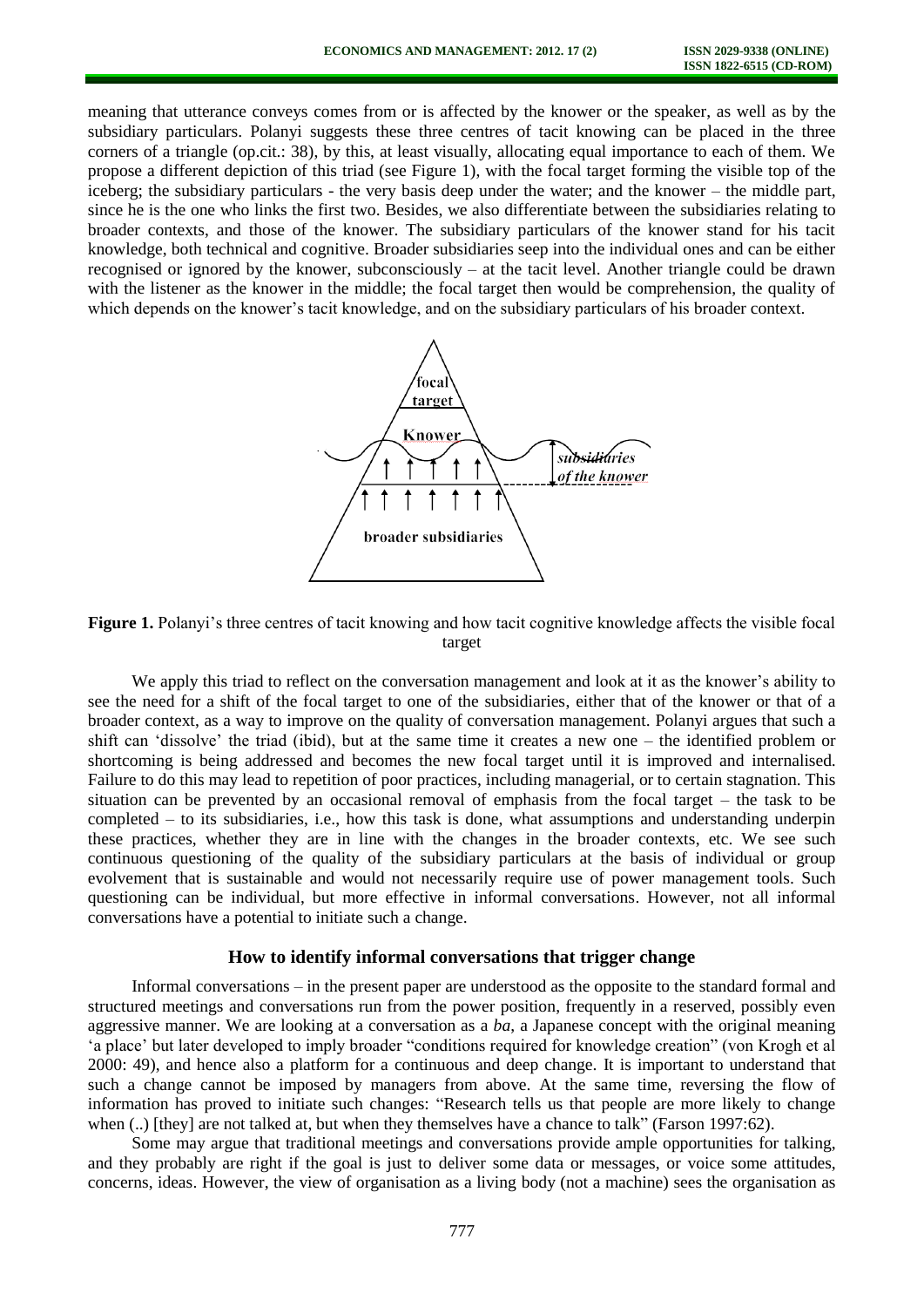a complex and dynamic, also unpredictable, organism transforming and developing itself through "an ongoing flow of individual interactions" (Stacey 2001: 198). Stacey (2001) and Shaw (2002) look at conversations from the perspective of complex responsive processes; they refer to such conversations as 'ordinary', 'everyday' and stress that "the future of an organization is perpetually constructed in the conversational exchanges of its members as they carry out their tasks " (Stasey 2001: 181).

Also practitioners in the management field (Farson 1997, de Geus 2001, Kahane 2004, etc.) recognise the power of conversations. Apart from reducing fear, a major obstacle to change, as Zeldin explains, conversations are capable of what 'laws and guns' fail to do – of changing mentalities. He adds that "change is superficial if mentalities are not altered, [and stresses] that change cannot be achieved by any old conversation", which would be more about impressing others by individual eloquence and less about revealing the individual self (Zeldin 1999: 1633). Revealing the individual self – conscious or subconscious – is necessary, firstly, to be able to open the self up to others and to new insights; secondly, to stop – in the living and working - and question the understanding, beliefs and assumptions the individual lives and works by., i.e., question the quality of tacit cognitive knowledge.

It should be noted though that not any informal conversation can lead to the desired quality changes in tacit cognitive knowledge; drawing on Stacey's differentiation among different types of conversational processes on the basis of their capacity for transformation, a continuum can be imagined, where stability is at one end, and chaos at the other. Conversations that are dynamically stable – 'habitual', 'repetitive', 'little variation', "lifeless, depressing, even obsessive, compulsive" - are believed by him to have no or little potential for transformation or change; contrary to those at the edge of chaos, which are described to contain such features as 'confusion', 'distress', 'liveliness', fluidity', energy', 'excitement', 'tension', anxiety', "grasping for meaning and coherence", and "continuity and spontaneity at the same time" (2001: 181). This suggests that informal conversations that take us beyond our comfort zone - in terms of our knowledge and practices, and also emotionally, might be the most transformative and hence most valuable. In the current study, this conversation classification and description offered by Stacey serves as a measure for identifying informal conversations that have the capacity for transformation.

Ability to change can be looked at from the point of view of the quality of group tacit knowledge, a concept recently introduced by Erden, von Krogh and Nonaka (2008: 11), who differentiate among four levels of such knowledge (see Figure 2).



**Figure 2.** Levels in the quality of group tacit knowledge (on the basis of Erden *et al* 2008: 10) and an inverted knowledge iceberg

Next to the reproduction of the original image, which is on the left, we place an inverted iceberg of knowledge. The wavy line is an approximate border indicating the part of the individual's knowledge that is above water (explicit knowledge) or below it (tacit knowledge). The lowest quality knowledge - Level 1 on the left - which brings together people who are 'foreigners' and have weak group ties - in our understanding, broadly equals with explicit knowledge. Level 3 – that of 'prudence' or 'practical wisdom' is basically about tacit technical knowledge (even though 'common goodness' requires attitude and commitment, and they are qualities of the cognitive dimension); while tacit cognitive knowledge is the only knowledge that can lead to Level 4, which is "the highest level of tacit knowledge quality a group can achieve in an effort to understand how firms and groups can respond to fast environmental changes, unpredictable events, and the need for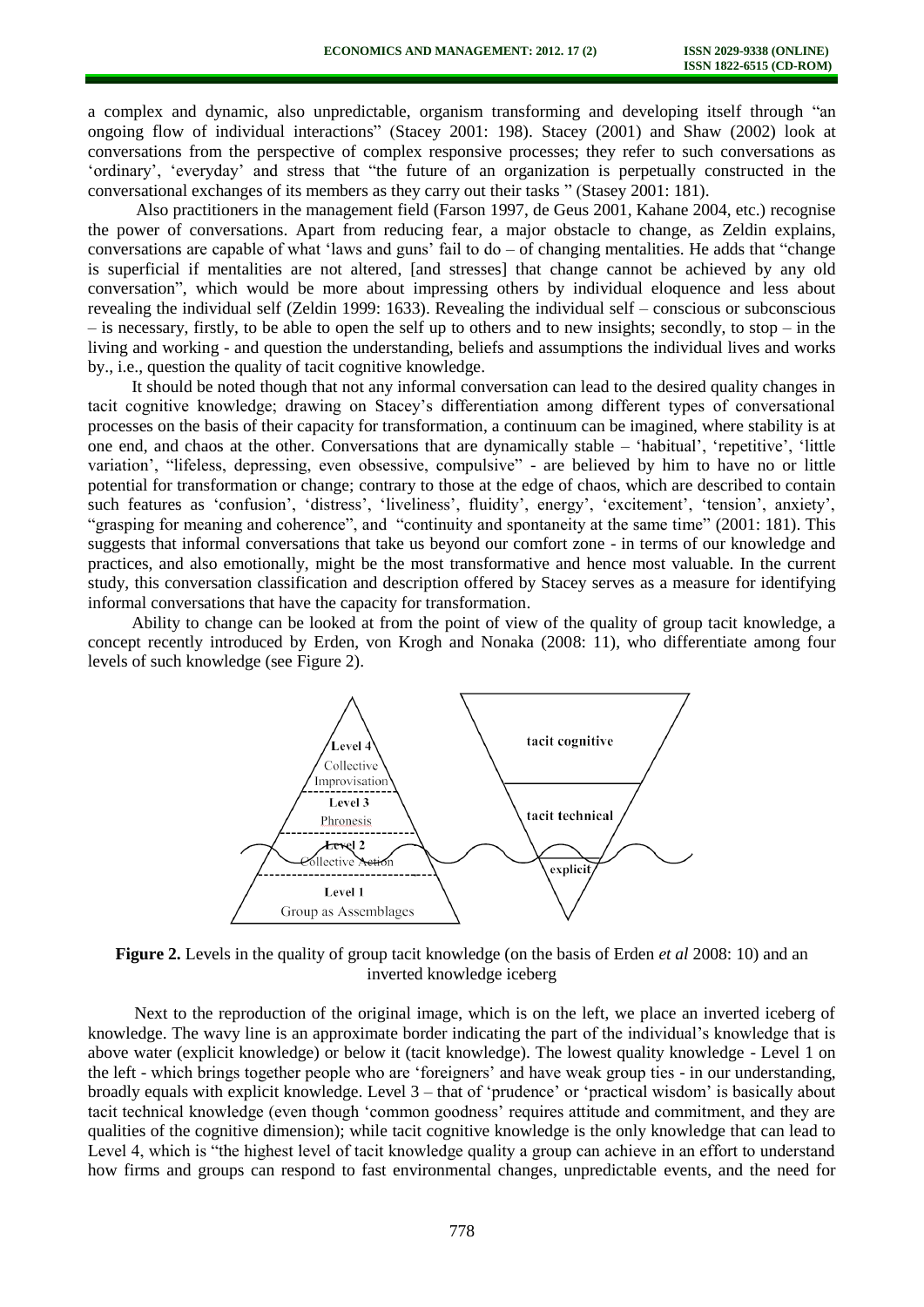continuous innovation" (von Krogh 2002 in Erden et al 2008: 12). This means that informal conversations that reach Level 4 possess the highest transformational capacity. The ability to capitalise on this resource largely depends on conversation management. Besides, we see it also as an indicator for good and appropriate management of such conversations.

## **From explicit management of informal conversations to their tacit management**

Against this treatment of conversations, the way of taking individuals beyond their comfort zone in the first research phase was through diversifying *ba* – by bringing new parties into conversations the topic of which traditionally was responsibility, and more importantly – prerogative, of one specific staff group, i.e., the territory others were not allowed to tread. For example, the higher education quality would not be for students to discuss. By doing so, we gradually widened the range of perspectives a certain issue is looked at, which reflects in the new objectives for each successive action research cycle (see Table 1).

|  |  | Table 1: Phase 1: conversation themes and objectives of each action research cycle |  |  |  |  |  |
|--|--|------------------------------------------------------------------------------------|--|--|--|--|--|
|--|--|------------------------------------------------------------------------------------|--|--|--|--|--|

| <b>Theme</b> | <b>Education quality</b>    | A valuable class     | <b>Employability of</b><br>graduates | <b>Attracting smart</b><br>heads |
|--------------|-----------------------------|----------------------|--------------------------------------|----------------------------------|
| Objectives   |                             |                      |                                      |                                  |
|              | - all internal stakeholders | $-$ students $-$ co- | - external stakeholder               | - maximum free                   |
|              | $(incl. students)$ – equal  | organisers           | engagement                           | atmosphere                       |
|              | conversation participants   | - maximal speaking   | - focus on one department            | - exchange student               |
|              | - increased time for        | time for each        | - ability to process                 | engagement                       |
|              | group conversations         | participant          | conversation content                 |                                  |

These conversations rested on the principles of Gurteen's Knowledge cafés (Remenyi 2004), widely known in the knowledge community around the world; they are not called informal, but their actual implementation rests on the informal, relaxed, and playful atmosphere, a precondition for extracting tacit knowledge and building on it. The range of stakeholders participating in and contributing to discussing the issues of education in the HEI under study was gradually extended by, first, engaging students and then outreaching different graduate groups, businesses, and local community members. The gathered data related to the management of informal conversations express the stakeholder readiness and willingness to get engaged, as well as their prevailingly positive evaluation of the conversational activity as such, e.g.,

- **–** *-"Finally, one of the most heated dormitory topics has been moved into a different space, (..) we've been given an opportunity to see what WE might possibly change"*, after the first time students were engaged;
- **–** *"Initial uncertainty of what to expect turned into heated discussions and enjoyment, of being given an opportunity to express myself (much more than in formal meetings)*";
- **–** *"A possibility to have a multi-perspective view";*
- **–** *"Incredible feeling of just sharing the space with the personalities of such a calibre* [senior managers and executives from the local authority and businesses]*";*
- **–** *"People were just eradiating happiness. The chance to have a say! And in such an unusual company!".*

But there was also a criticism concerning either behaviour of some participants – domination of some '*smart heads'*, the will '*to teach'* the young '*from above'*, or conversation management, such as bringing participants of different age, social and intellectual background together – *'A too primitive discussion of serious issues of higher education. What can we possibly say if we have not studied the educational ideas and works of Komensky, Diderot, and Pestaloci. (..) Every issue is made vulgar, to the level of kitchen conversations".*

All these aspects are about the tacit cognitive knowledge of individuals, i.e., the knower – speaker or listener – links the focal target, e.g., employability of graduates, with the subsidiary particulars or his subsidiary awareness. Subsidiary awareness of a professor in the field of higher education compared to that of the student or a business manager, undoubtedly, is more advanced, however not necessarily it better corresponds to the requirements of the labour market. If the knower, in such a situation, is only a skilful sender but not receiver, i.e., poor and unwilling listener, he is most likely to maintain his beliefs and is likely to be less able to *see* beyond his field, despite the presence of misunderstandings and also contradictory opinions, or 'tension and anxiety', which according to Stacey are conducive to changes (2001: 181).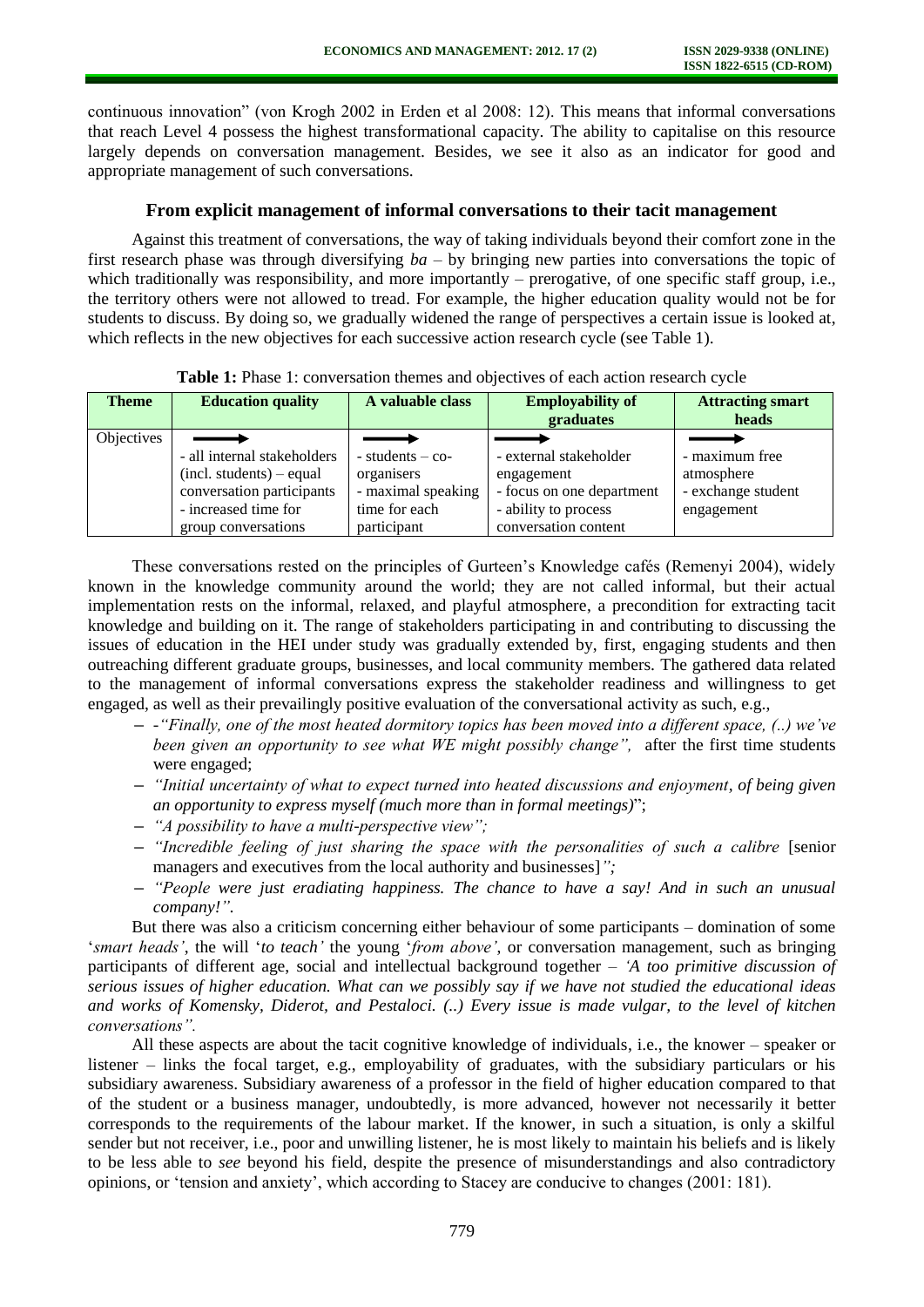The capacity of the knower to change links closely with conversation management; managing these knowledge cafés involved shifts of the focal target to some subsidiary particular – how conversations were organised, partially reflected in Table 1 as well. Upgrading students from participants to co-organisers, and later also organisers, might have been not only a way to boost their morale but also to make them more aware of their own responsibility for the learning outcomes, another issue in the higher education. Such awareness can be imposed form above neither; its development requires a change on the tacit cognitive level, only theirs. However, such cafés are unlikely to lead to them, despite the fact that the multi-perspective approach to organising conversations was appreciated by the vast majority of the participants and some selfreflection triggered. They may have reached Levels 1 and 2 of group tacit knowledge quality. The series of conversations – knowledge cafés – was about sharing not only practical wisdom but also of deeper values and beliefs. However, the insufficient frequency of these cafés and possibly also not open enough atmosphere - due to the absence of tacitly accepted equality among the participants, as seen above - impeded the possibility to seriously work towards this 'common goodness' (Level 3), the understanding of which among the participants differed as well.

The next chosen platform for change and development is the informal conversation as it is looked at in the complex responsive processes theory (Stacey 2001 and Shaw 2002) – ordinary or everyday conversations; we selected weekly coffee breaks in the former vice-dean's office in one of the HEI departments. Gradually these coffee breaks have developed into 'a bee hive', as one colleague puts it, "*where you would leave what you have and get what you need*". Referring to Stacey's proposed adjectives and nouns describing conversations that have a capacity for transformation (2001: 181), the findings clearly place these coffee break conversations closer to the edge of chaos ('liveliness' – 100% of responses, 'a bit of a chaos', 'variety' and 'activity' – 82%, 'incoherence' 73%, 'encouragement to act' – 64%, 'contradictions' – 45%). At the same time 'wellbeing' earned 73% and 'stability'- 45%, which are closer to the stability end and hence less transformative, but one of the respondents added a comment that it is more about the security: '*you always can join the coffee break 'with Valda' and share concerns and receive some help'*.

These coffee breaks have developed to mean much more than coffee and lunch; respondents stress the togetherness they create and how they work 'towards common goodness'- achieving better understanding of each other, of practices, of the situation, encouraging change and co-operation. This is a sharp contrast to the situation in the neighbouring department, the dean of which admits – "we can only dream about it". Such conversations are a value in themselves – the 'common spirit' and 'shared revelations' seep into daily practices, tacitly. And also explicitly – there are observed much shorter 'lead times' for shared solutions to some problems of a professional character. Note-taking during these conversations was recently introduced to be able to better capitalise on the tacit knowledge surfaced during these conversations. We choose to look at it as a *tacit management* - management which is not so much about speaking as it is about listening, another seriously underdeveloped and also underused skill. Kahane sees the quality of listening as a way to avoiding 'the dialogue of the deaf' and moving forward; "Talk by itself, even brilliant speeches by famous people, does not create new realities. Most of the time it reproduces old ones" (2004: 69). This means that the ability and scope of moving forward is a two-way process which requires the mastery, engagement, and commitment from all involved 'knowers'.

#### **Conclusions**

This ongoing qualitative study has attempted to use the potential of informal conversations in triggering organizational or departmental change and development through addressing individual tacit knowledge. We have come to conclude that the quality of individual's tacit cognitive knowledge is both decisive in and depends on the interrelation among the three centres of tacit knowing. This interrelation can be used as a quality indicator for tacit cognitive knowledge since it reflects itself in any act of performing a task. These centres may be treated as *what –* the focal target, *how* & *where from* – subsidiary particulars, and *who –* the knower. Besides, *who* or the knower, in his turn, has his own subsidiary particulars that not only inform his choices and behaviour in relation to the focal target, but also define his ability to *see* or notice subsidiary particulars of the changeable broader context. This ability combined with the individual's commitment to quality empowers the knower to attend to weaknesses or obstacles identified among subsidiaries, which then requires a shift of the focal target to that particular problem to be able to improve on it. This is why novel aspects to managing conversations were gradually introduced, taking into account that particular situation. We see the triad of the tacit knowing theory introduced by Polanyi and adapted for this research as a good tool not only for improving conversation management but also for highlighting tacit cognitive knowledge as a critical resource that